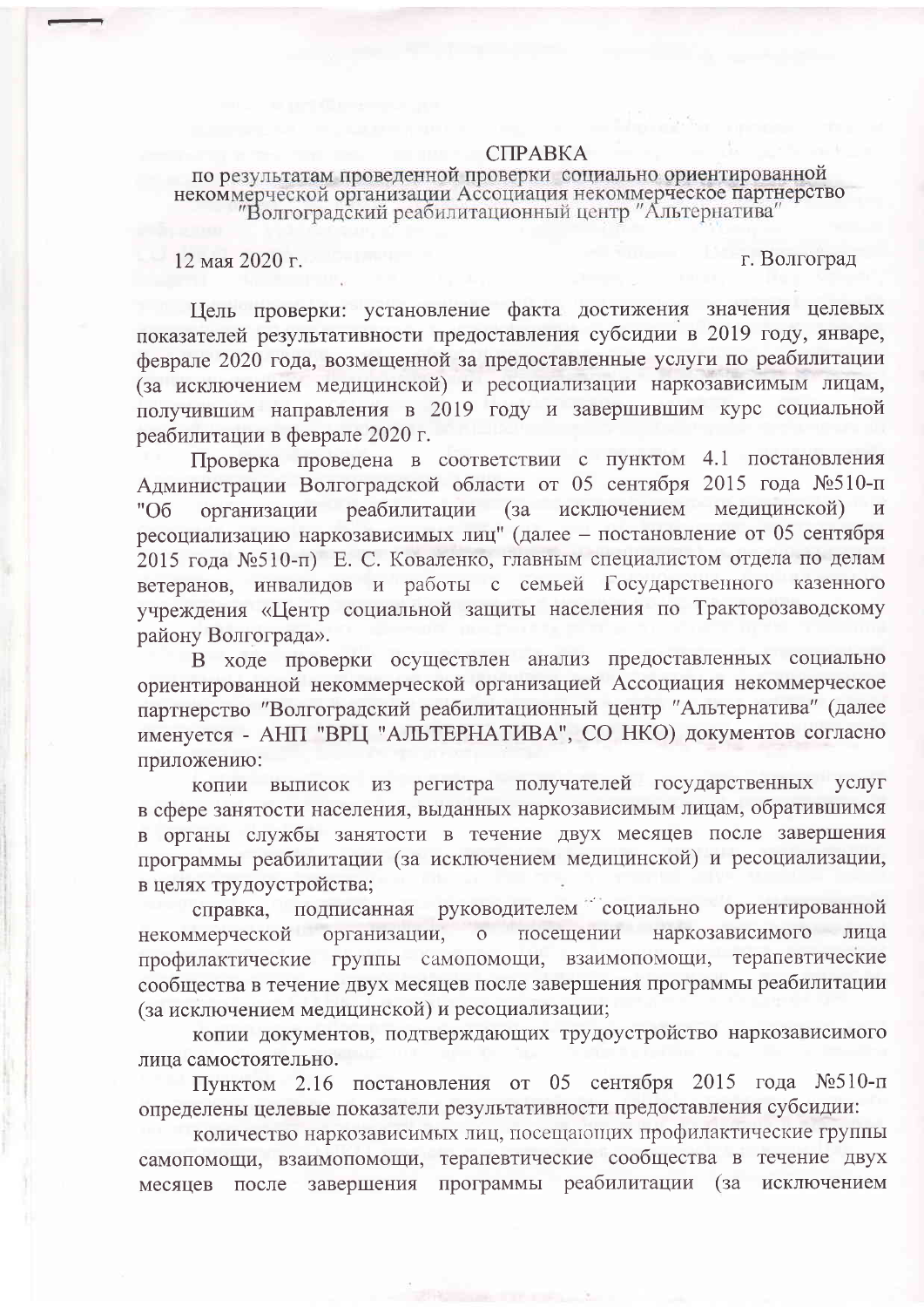медицинской) и ресоциализации;

количество наркозависимых лиц, обратившихся в органы службы занятости в течение двух месяцев после завершения программы реабилитации (за исключением медицинской) и ресоциализации, в целях трудоустройства.

Report Family College - the ca

целевых показателей результативности Значение предоставления устанавливаются в ежемесячных договорах субсилии между СО НКО и государственным казенным учреждением "Центр социальной зашиты населения по Тракторозаводскому району Волгограда". уполномоченным на выдачу направлений на предоставление наркозависимым лицам услуг по реабилитации (за исключением медицинской) и ресоциализации предоставление областного бюджета субсидии  $\overline{M}$ **H3** социально ориентированным некоммерческим организациям, включенным в реестр организаций Волгоградской некоммерческих области. прошедших квалификационный отбор, для возмещения затрат на проведение мероприятий  $\overline{10}$ реабилитации  $(3a)$ исключением медицинской) и ресоциализации наркозависимых лиц.

Значение первого целевого показателя результативности предоставления субсидии является 40% наркозависимых лиц от количества завершивших программы реабилитации (за исключением медицинской) и ресоциализации должны посещать профилактические группы самопомощи, взаимопомощи, терапевтические сообщества в течение двух месяцев после завершения.

Значение второго целевого показателя результативности предоставления субсидии является 70% наркозависимых лиц от количества завершивших программы реабилитации (за исключением медицинской) и ресоциализации должны обратиться в органы службы занятости в течение двух месяцев после завершения программы реабилитации (за исключением медицинской) и ресоциализации, в целях трудоустройства.

Согласно предоставленным документам **H3**  $3<sup>1</sup>$ лиц, завершивших программы реабилитации (за исключением медицинской) и ресоциализации в феврале 2020 года:

 $3<sup>1</sup>$ человека посещают профилактические группы самопомощи, взаимопомощи, терапевтические сообщества в течение двух месяцев после реабилитации (за исключением завершения программы медицинской) ресоциализации, значение целевого показателя результативности предоставления субсидии составляет 100%. Значение целевого показателя результативности предоставления субсидии, указанное договоре,  $\overline{B}$ перевыполнено СО НКО, процент его достижения принимается равным 100;

3 человека обратились в органы службы занятости в течение двух месяцев после завершения программы реабилитации (за исключением медицинской)

и ресоциализации, в целях трудоустройства (80%), значение целевого показателя результативности предоставления субсидии, указанное в договоре, перевыполнено СО НКО, процент его достижения принимается равным 100.